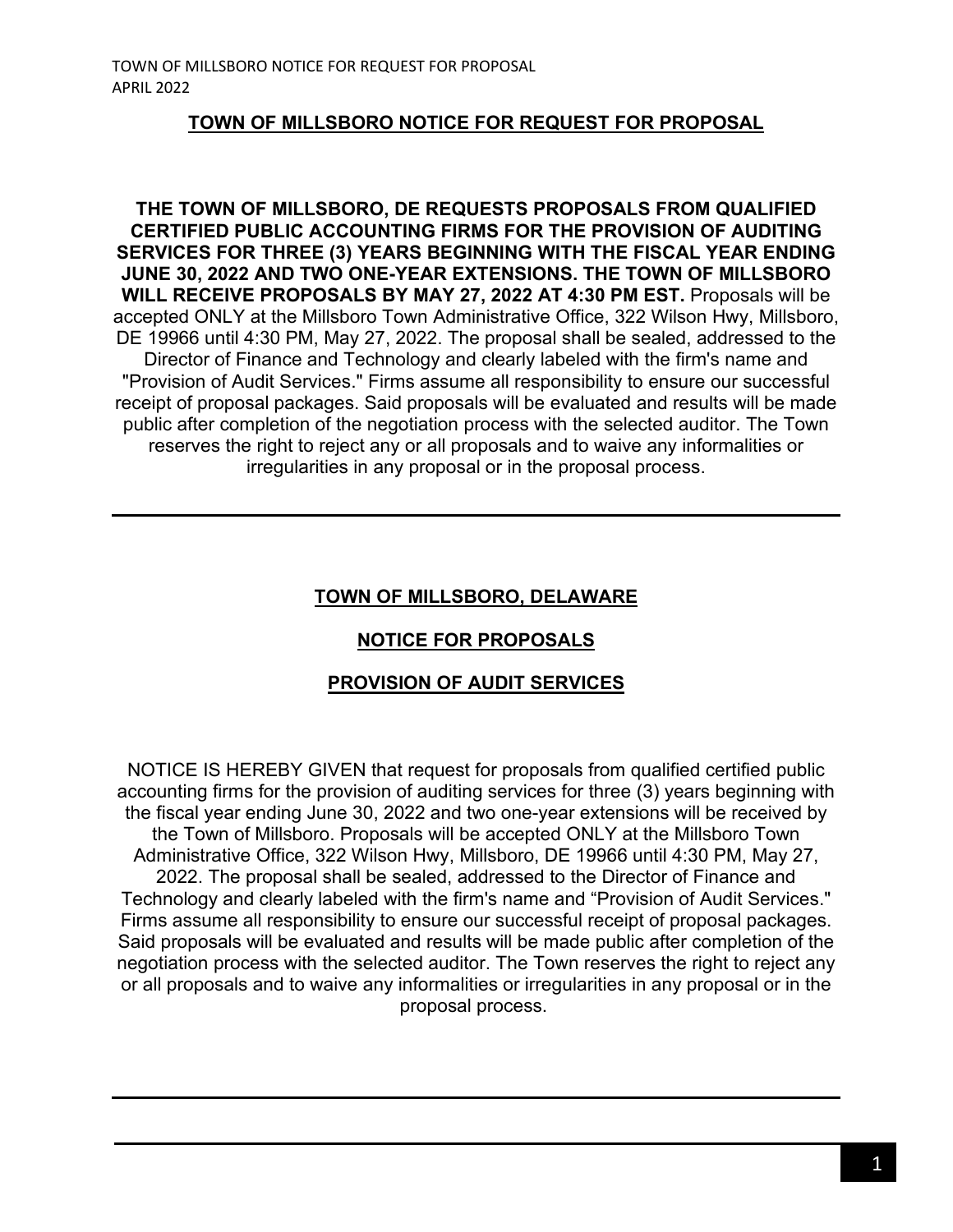#### **PROVISION OF AUDIT SERVICES**

#### I. INTRODUCTION

1. General Information

The Town of Millsboro, DE requests proposals from qualified certified public accounting firms for the provision of auditing services for a period of three years beginning with the fiscal year ending June 30, 2022 and two one-year extensions.

The Town of Millsboro will receive proposals by May 27, 2022 by 4:30 PM EST. A proposal received after the closing date and time for receipt of the proposals is late and shall not be considered.

The audit(s) shall be performed in accordance with generally accepted auditing standards as set forth by the American Institute of Certified Public Accountants, the standards applicable to financial audits contained in Government Auditing Standards issued by the Comptroller General of the United States, and Part 200-Uniform Administrative Requirements, Cost Principles and Audit Requirements for Federal Awards (Uniform Guidance) (if required).

The Town reserves the right to reject any or all proposals submitted.

During the evaluation process, the Town reserves the right to request additional information or clarifications from proposers, or to allow corrections of errors or omissions. Firms may be requested to make an oral presentation to a selection committee as part of the final evaluation process.

The Town reserves the right to retain all proposals submitted and to use any ideas in a proposal regardless of whether that proposal is selected. Submission of a proposal indicates acceptance by the firm of the conditions contained in this request for proposals, unless clearly and specifically noted in the proposal submitted and confirmed in the contract between the Town and the firm selected.

2. Fund Types

Millsboro, DE complies with Generally Accepted Accounting Principles (GAAP), including all relevant Governmental Accounting Standards Board (GASB) pronouncements. The following fund types are identified in The Town of Millsboro's financial reporting.

1. General Fund - General operating expenditures, fixed charges, and capital improvement costs that are not paid through other funds are paid from the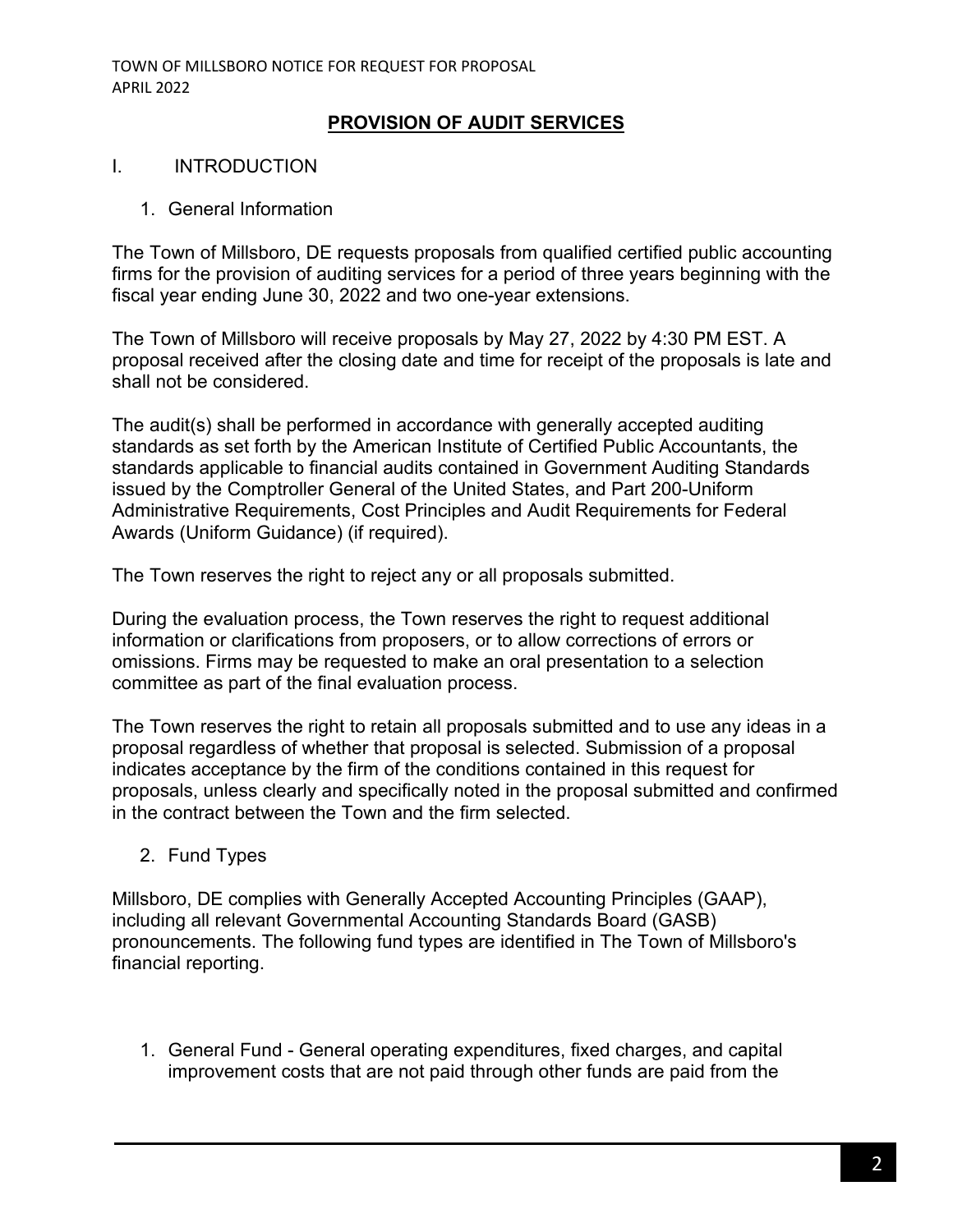TOWN OF MILLSBORO NOTICE FOR REQUEST FOR PROPOSAL APRIL 2022

> General Fund for each of the Millsboro Departments, which include Administrative, Police, Recreation, and Streets.

- 2. Water Fund
- 3. Sewer Fund

# II. NATURE OF SERVICES REQUIRED

### A. Scope of Work to be Performed

- 1. The audit services provided shall be for the purpose of expressing an opinion on The Town of Millsboro's basic financial statements taken as a whole, required supplementary information and accompanying supplementary information in accordance with generally accepted auditing standards as set forth by the American Institute of Certified Public Accountants, the standards applicable to financial audits contained in Government Auditing Standards issued by the Comptroller General of the United States, and Uniform Guidance.
- 2. Audit Services shall include examination of and reporting on The Town of Millsboro's internal control structure, including recommendations on findings, if any.

# B. Reports to be issued

Following the completion of the audit of the fiscal year's financial statements, the auditor shall issue:

- 1. A report on the fair presentation of the financial statements in conformity with generally accepted accounting principles.
- 2. A report on compliance and internal control over financial reporting based on an audit of the financial statements.
- 3. A report on compliance and internal control over compliance applicable to each major federal program in accordance with Uniform Guidance if necessary.
- 4. The Schedule of Expenditures of Federal Awards and related auditor's reports as well as the reports on compliance and internal controls if necessary.

# C. Additional Services

In addition to the audit services described above, the Town is requesting the following additional assistance or services:

- Preparation of the following additional statements and schedules:
	- o General capital asset schedules
- Assistance with GASB68 Calculations, Accounting and Financial Reporting for Pensions.
- Typing, copying, and binding of the annual financial report. The firm will provide the Town with bound copies and one electronic (PDF) version of the audited financial statements and supplemental information.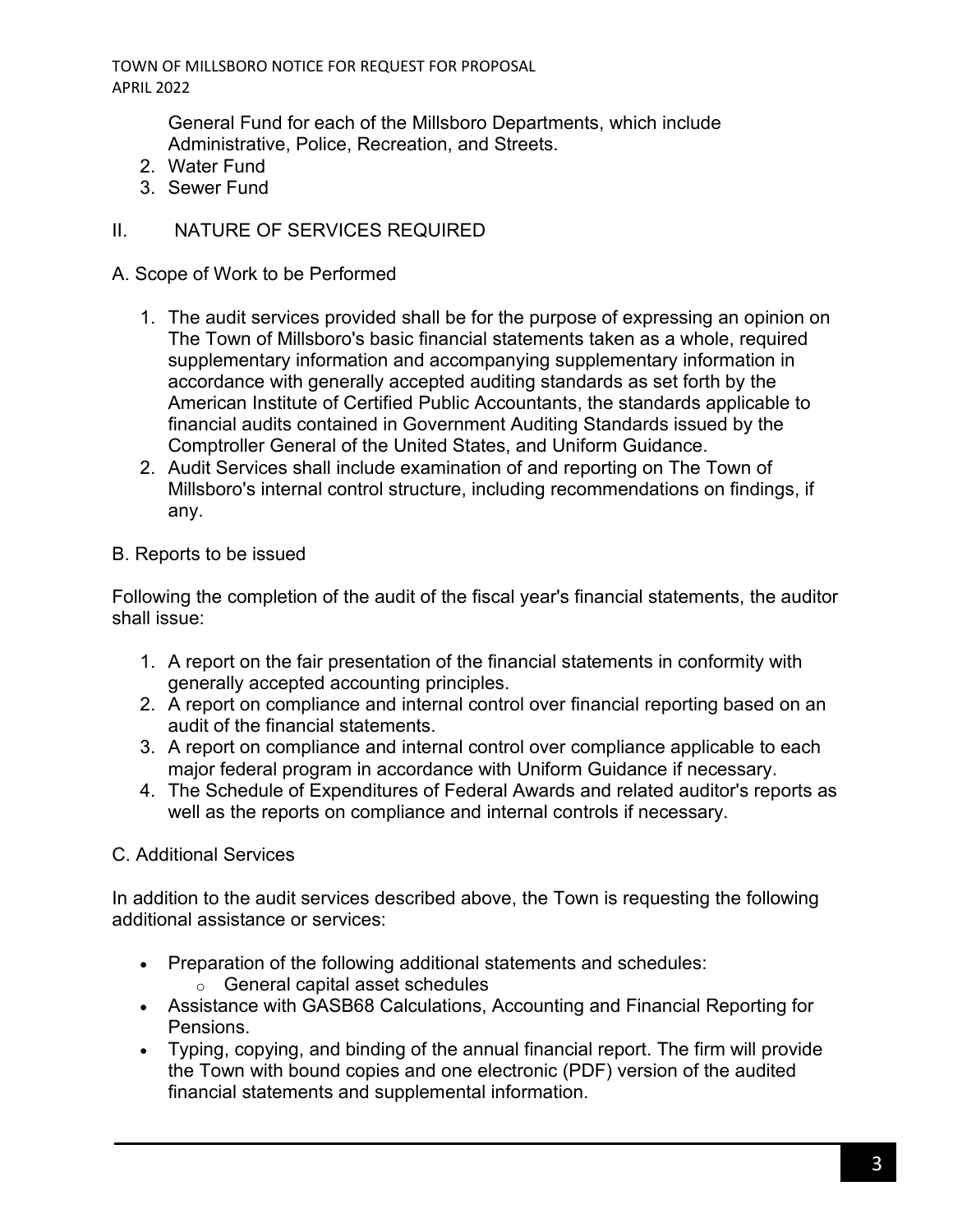TOWN OF MILLSBORO NOTICE FOR REQUEST FOR PROPOSAL APRIL 2022

- The firm will provide the Town with ten (10) copies of their report(s) on the internal control and compliance in accordance with the audit guide and standards for compliance with the Single Audit Act, as may be required.
- A letter to the Town Manager containing appropriate suggestions for improvement of accounting procedures and internal controls for consideration. This letter should contain comments and recommendations for controlling any internal material weaknesses discovered and shall be discussed before finalizing.
- Review and discussion of any and all matters, which may arise during the term of the engagement, whether related directly or indirectly to the specific scope of the representation.

### III. AUDIT COMPLETION

1. Draft Report

The auditor shall transmit a draft audit report to the Town Manager and the Director of Finance and Technology by September 15, 2022. They draft report will be discussed with the Town Manager to identify any questions regarding the draft and will forward those to the auditor for possible corrections and / or clarifications.

# 2. Final Report

The auditor shall transmit completed audit report and present it to the Town Manager and the Director of Finance and Technology by October 1, 2022 or within 15 days of the auditor's receipt of comments from the Town Manager, whichever is later.

# 3. Council Presentation

The Auditor shall present the Final Audit Report to Millsboro Town Council at the first Town Council meeting after the Town Manager and the Director of Finance and Technology has approved the Final Audit Report.

NOTE: These deadlines may be amended once the auditor has been selected.

# IV. PROPOSAL REQUIREMENTS

The following information is required for a proposing firm to be considered. Please note that all materials provided by interested proposers as part of the proposal will become public documents at the time of the proposal opening. Interested proposers should include any of their proprietary information they would like in a separate document marked clearly as proprietary information.

# A. License to Practice

The audit firm and all assigned key professional staff must be certified public accountants and licensed to practice in the state of Delaware.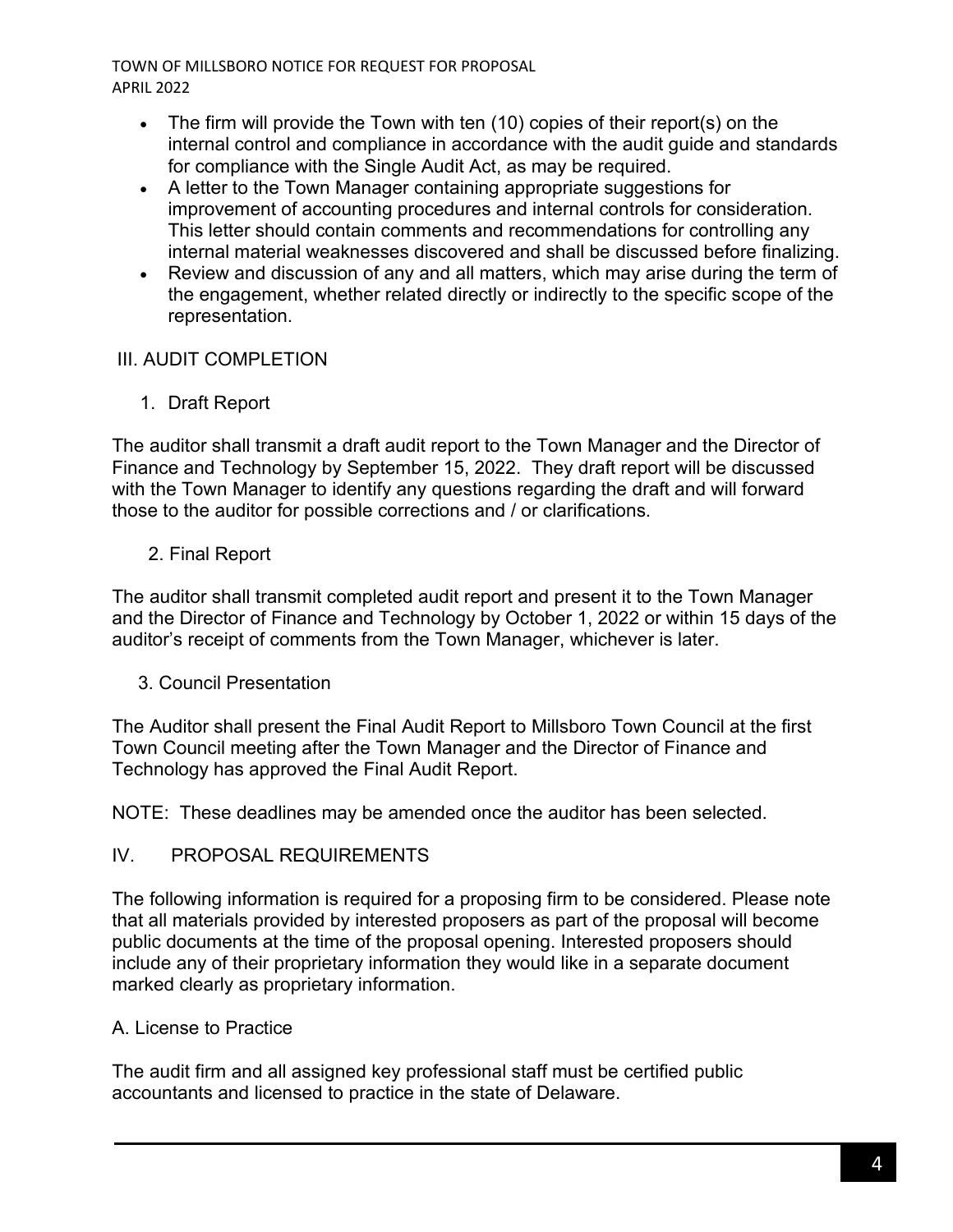TOWN OF MILLSBORO NOTICE FOR REQUEST FOR PROPOSAL APRIL 2022

#### B. Firm Qualifications and Experience

- 1. The proposal should include a list of contacts and telephone numbers for recent municipal governments audited by the firm; the firm's experience in auditing municipal entities; the names of partners, managers, supervisors and staff to be assigned to this account and their specific backgrounds in municipal auditing and any other such data that would assist in the review of the firm's proposal.
- 2. The proposal should also include a copy of the firm's most recent peer review report, the related letter of comments, and the firm's response to the letter of comments. Additionally, a statement whether the peer review included specific governmental engagements.
- 3. The proposal should also include information on the circumstances and status of any disciplinary action taken or pending against the firm during the past three (3) years with state regulatory bodies or professional organizations.
- 4. The proposer may submit any other information the proposer believes relevant to the selection of auditing services.

### C. Independence

The firm should provide an affirmative statement that is independent of the entity as defined by generally accepted standards/the U.S. General Accounting Office's Government Auditing Standards.

#### D. Conflict of Interest

All proposers must disclose the name of any Town Councilperson or Town employee in the past 5 years who owns, directly or indirectly, an interest in the proposing firm.

### E. Fee

The fees quoted in each applicant's proposal and included in the contract will be given as "not to exceed" cost for standard audit services, unless both parties complete an amendment to the contract. If material problems arise which were not reasonably anticipated during the firm's proposal response, a contract amendment will be negotiated based on the fee schedule accompanying the proposal. No additional work should be performed by the CPA, nor will it be paid for by the Town without a written amendment to this contract.

### V. TERMINATION OF CONTRACT SERVICES

The Town of Millsboro retains the right to terminate the agreement without cause by providing notice of its intention in writing. Such notice of termination would cancel the agreement for audit of the upcoming fiscal year and beyond; however, the fiscal year currently in effect at the time notice is rendered would still be audited by the existing firm pursuant to the terms established unless otherwise agreed upon.